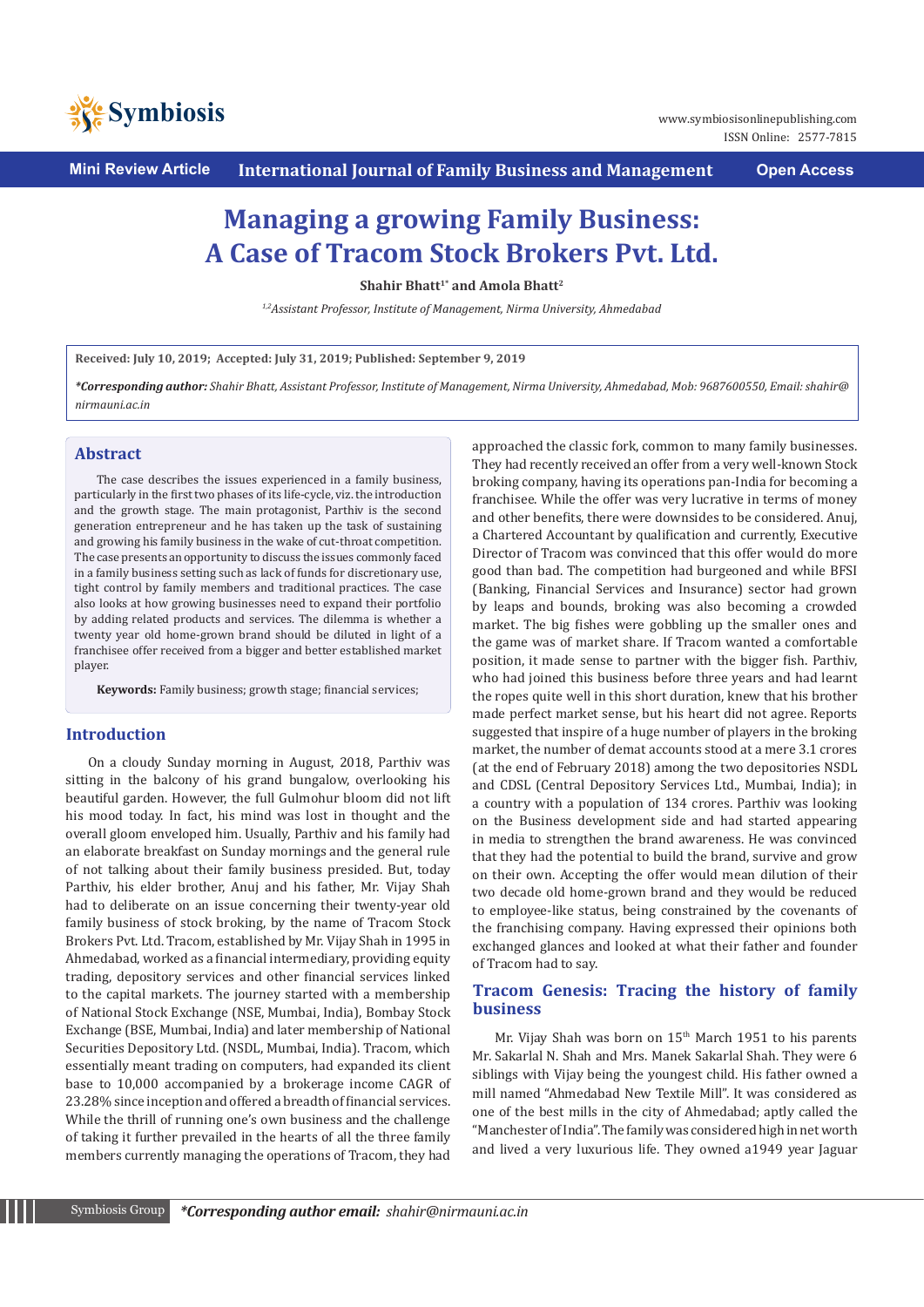Mark V car in an era when owning two-wheelers was also rare. Vijay was pursuing his Bachelors of Science in Physics and was only seventeen years old, when he received the first blow of the untimely death of his elder brother. Subsequently, his father met with paralysis and all of a sudden, Vijay found his entire family's responsibility on his shoulders. At a tender age of nineteen, he became the Director of the textile mill. However, after two years, The Government of India (GOI) ordered the nationalization of all textile mills, under which the ownership of Ahmedabad New Textile Mill was transferred with all assets to GOI for Re. 1. The closing down of the mill led to severe financial crisis. Vijay was young and on account of financial pressure and strong advice from his relatives, he started selling the family's personal assets at throw-away prices. He sold the bungalow, car, family jewelry, etc. and settled for an ordinary middle-class life. However, Vijay was always fascinated by the story of the Phoenix which rose from ashes and his indomitable spirit started searching for newer avenues. Business ran in the veins and as a result, after some informal market research, he started a PVC factory in the Odhav area of Ahmedabad city. However, lack of funds mandated him to establish this venture as a partnership firm with his uncle. Although, Vijay managed the complete business, he was frequently intercepted by his uncle and despite all his efforts; he had to take his uncle's approval for petty expenses as well. After managing the business for seven years, he offered to buy the stake of his uncle. The business was growing, but the cash cycle was uncomforting as raw material expenses had to be paid in cash immediately. In 1994, Vijay received a generous offer for selling his business and the valuation being proper in his opinion, he exited the business.

Vijay was now looking at other options, when he stumbled upon the growing capital markets in India. His father-in-law Mr.Govindbhai B. Desai was an active investor and had risen from rags to riches by his disciplined investment strategies, picking his stocks based on company fundamentals and management meets. He even served as the President of Bombay Stock Exchange from 1991-1995. He explained the technicalities of the stock-broking business and advised Vijay to start with one. Backed by a mentor this time, Vijay took the opportunity and established Tracom Stock Brokers Pvt. Ltd. in 1995 in Ahmedabad.

## **Financial Services Sector**

The financial services sector consists of non-banking financial companies, insurance companies and capital markets. Although the ratio of India's Gross domestic savings to Gross domestic product has remained above 30% since 2004, about 95% of the household savings are deposited with the banks and the balance in other financial assets (IBEF Report on Financial Services, June 2018). However, the asset management industry with an AUM (asset under management) of Rs. 21.36 lakh crores in mutual fund schemes is touted to be among the fastest growing industries in the world. This growth also trickles down to the revenues of the stock broking firms as allied service providers. Moreover, with a transitioning from a bank-based economy to a market-based

economy, India has also seen a tremendous boost in the Initial Public Offering (IPO) segment. The number of listed companies on NSE and BSE increased from 6,445 in FY2010 to 7,501 in March 2018 and the market capitalization of all the companies listed on the BSE reached a record of Rs. 150 lakh crore (US\$ 2.33 trillion) backed by high gains in the broader market. The amount raised by IPOs in India increased from US\$ 318 million in FY 2008-09 to US\$ 10,888 million in FY 2017-18(IBEF Report on Financial Services, June 2018).In fact, even the SME (small and medium-scale enterprises) segment received a great response for their IPOs.

The positive sentiment is sustained in the Indian markets due to higher disposable incomes with the middle-class and a rise in the High net worth individuals. India has clocked second highest growth, after Hong Kong in terms of HNWI population in 2013, and further it is expected that India, along with China and Japan would have the highest number of HNWIs in Asia.

According to ICRA Report on Stock Broking industry, the revenue pool of the industry is expected to grow about 15 – 20% on a year-on-year basis in FY2018, while the volumes are bound to grow in the range of 20 – 25%. The major source of revenues would be brokerage, followed by depository income and distribution income.

Currently, as per SEBI records, there are about 7850 registered stock brokers in the equity segment in India. Some of the popular discount brokers in India are Zerodha, ProStocks, Upstox, SAS Online and SAMCO while full service brokers quoted are ICICI Direct, ShareKhan, Angel Broking, Reliance Securities and Kotak Securities on the basis of parameters like customer service, brokerage, trading platform performance, investment offerings and various monthly plans. Going by the number of clients, some other top stock broking houses are HDFC Securities, Axis Securities, MotilalOswal Securities, Karvy Stock Broking, India Info line Ltd. and SBICAP Securities. Discount brokers limit themselves to execution of trades on their platforms at reduced commissions. They do not offer other services like personal consultations, advice, research, tax planning, etc. which full service brokers provide. Most discount brokers operate online and have minimal branches.

## **ICICI Direct**

ICICI Direct is a part of ICICI Securities and offers retail trading and investment services. It has a membership of BSE and NSE. It provides an opportunity to invest in multiple products comprising of equity, derivatives, currency, mutual fund, insurance policies, fixed deposits, etc. The expanded portfolio is possible as it is a part of ICICI group which has a bank, life insurance and general insurance company in its bouquet of businesses. Moreover, the integration of banking, broking and demat accounts make it very customer-friendly. Some of the limitations are that commodities cannot be traded through this platform and the brokerages are comparatively on the higher end. However, it is a favored destination for retail as well as institutional clients.

**Citation:** Shahir B, Amola B (2019) Managing a growing Family Business: A Case of Tracom Stock Brokers Pvt. Ltd. Int J Fam Busi Page 2 of 5 Manag 3(3)*:* 1*-*5.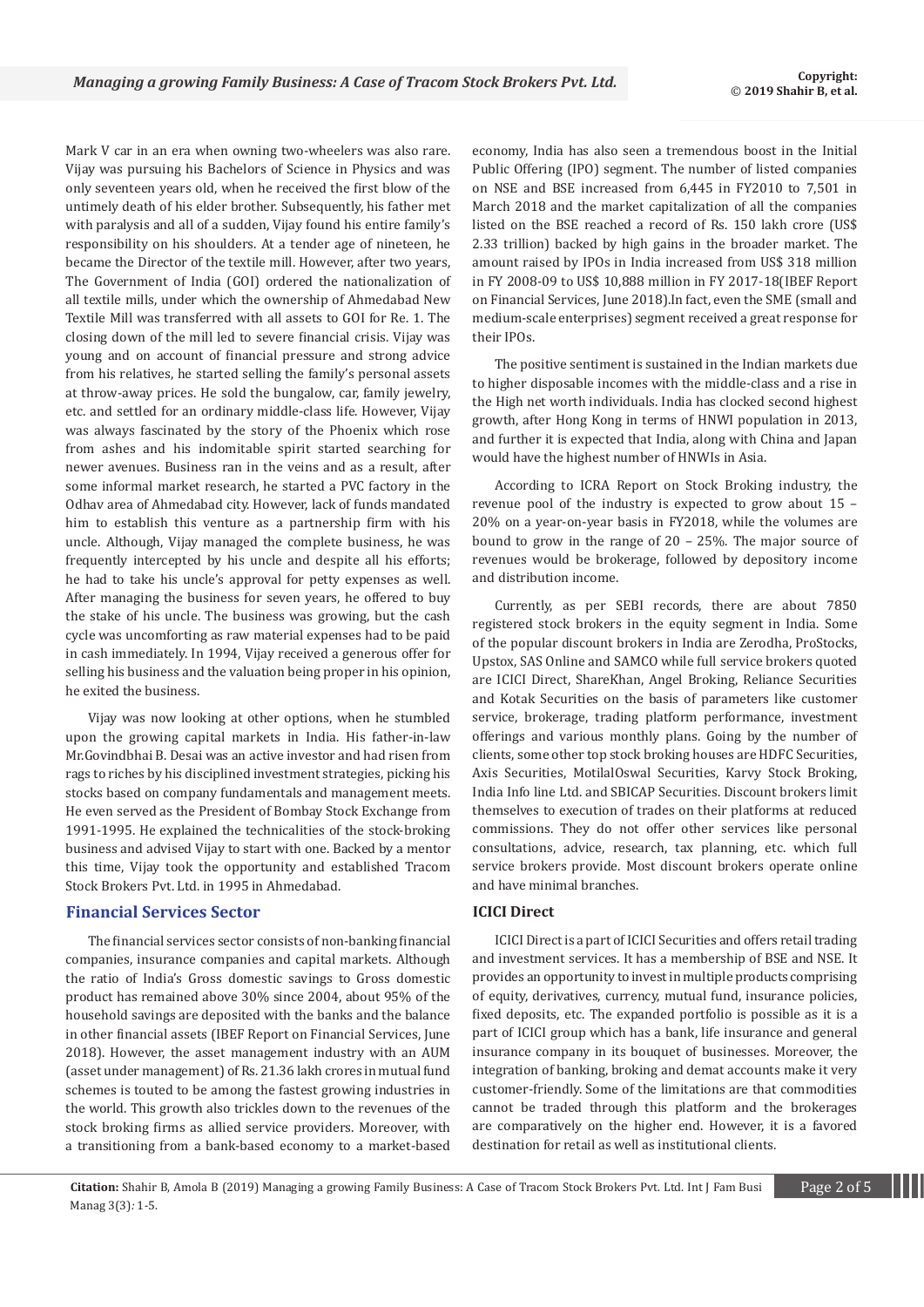#### **ShareKhan**

ShareKhan carries an experience of eighteen years in stock broking and with assets worth Rs. 46,900 crores and a customer base of 1.7 million customers, it easily features in the top list of stock brokers in India. It has a membership of BSE, NSE, MSEI (Metropolitan Stock Exchange of India Ltd.) and MCX (Multi Commodity Exchange); and provides a gamut of products and services including trading in equity, derivatives, currency, mutual funds, bonds, IPO, depository services in addition to portfolio management services for retail and institutional clients. ShareKhan allows the customers to trade online as well as using mobile application. Moreover, they also provide online and classroom training to investors. Although, the brokerage slabs can be selected as per the customer requirements, the fees are higher as compared to flat fee brokers.

## **Angel Broking**

Established in 1987, Angel broking is one of the leading stock broking and wealth management firms in India. With a membership of NSE, BSE, commodity exchanges like MCX and NCDEX (National Commodity & Derivatives Exchange Ltd.), the company offers an extensive range of financial services. The company focuses on retail segment and offers a host of customized advisory services with the help of advanced technology. The company offers trading facilities across devices with a single access to the leading equity and commodity stock exchanges of the country and provision of tie-ups of trading accounts to popular private banks.

## **About Tracom Stock Brokers Private Ltd**

Tracom was established with the objective of providing quality stock-broking services to create wealth for its customers. After obtaining the corporate membership of NSE (Cash and Derivatives segment), Tracom officially commenced its operations from Jan. 1, 1996. Initially, Tracom focused on equity trading and revenues came through the brokerage route. Over a period of time, by acquiring membership of NSDL, the services expanded to opening of Demat accounts of the customers and providing access to IPO subscriptions. The recent addition to the portfolio is advising and facilitating investment in mutual funds. While the vision of Tracom is to be a favored financial services organization, enhancing wealth creation and satisfaction for all its customers, investors, associates and employees; the mission statement highlights the commitment of the company to drive excellence through improvement in its products, services and technology. While the stock broking domain world over is brewing with scams and stories of fraud and fly-by-night operators, Tracom upholds values of complete transparency and integrity in its transactions so as to sustain long-term relationships, team work, focus on client growth, giving time-bound results and customer satisfaction. The Board of Directors at Tracom comprises mainly of the family members; Mr. Govindbhai B. Desai, Mr. Vijay Shah, Mrs. Amita Shah, Mr. Anuj Shahand Mr. Parthiv Shah. Currently, Mr. Vijay Shah heads the equity research and technical analysis function, Mrs. Amita Shah heads the human resource department, Mr. Anuj Shah looks after business operations and development and Parthiv's responsibilities are towards sales and marketing. Tracom has a dedicated team of eleven members, working in primarily five major departments namely Accounts, Compliance and Trading, Demat and Business Development & other products distribution.

Tracom primarily serves retail clients, which are further classified into High Net-worth Individuals (HNIs) and other small investors. With the help of in-depth research and analysis, Tracom is able to provide customized solutions to its clients for investment needs as well as speculative purposes. Tracom has also invested in state of art IT infrastructure for its front-end and back office work, which helps to contain the overheads.

#### **The next generation in Tracom**

Parthiv, the younger sibling had grown up listening to the discussions of his family business. An average student with immense interest in stocks was ironically pursuing science stream in high school. Unable to get good grades in Class XII, his pursuit of Engineering was only possible on an NRI (quota reserved for Non-resident Indian) seat, which meant spending an enormous amount as tuition fees. Mr. Vijay advised him to follow his interest, ignoring what others had to say and sold some topnotch shares at rock-bottom prices for the required funding. Parthiv still takes this incident as his first learning on capital markets, that equity investments sold in a hurry never payoff. But this incident also triggered a lot of sincerity in Parthiv and he performed well in his graduation. The trend of Telecom was picking up and days where data would prevail over voice were near, so Parthiv landed up taking his Masters degree in Telecommunication Management from USA. Having a natural flair for business, he ended up taking majority electives of Management as opposed to Engineering. For his final placement, he received two brilliant offers; one from Sprint, which was a well-established Telecom player and the other, was from Mobile Access, which was a startup and trying to make its mark in the Telecom market. A lot of people advised him to take up the offer from Sprint looking at the brand value, but he was aware of some investment rules and he applied one of them for building his career. Warren Buffett, the Investment Guru insists on being wary of the herd mentality and doing exactly the opposite of the masses. Parthiv took up the offer from Mobile Access and within six months in late 2007, USA was hit by a severe financial crisis of Sub-prime loans given for mortgaged assets. The country's financial system crumbled and the severe impact led to a lot of retrenchment with Sprint lying off around 10,000 employees. Mobile Access however, did not fire any employee as they worked on optimal resources. Parthiv observed the start-up culture carefully and noticed that even in adversity, with the sales dipping and funding crisis, because the expenses were on the lower end, the firm could break-even operationally. As there were no profits, ESOPs were awarded to retain talent. The main objective was to garner a decent market share and then sell for a good value to a larger player. This was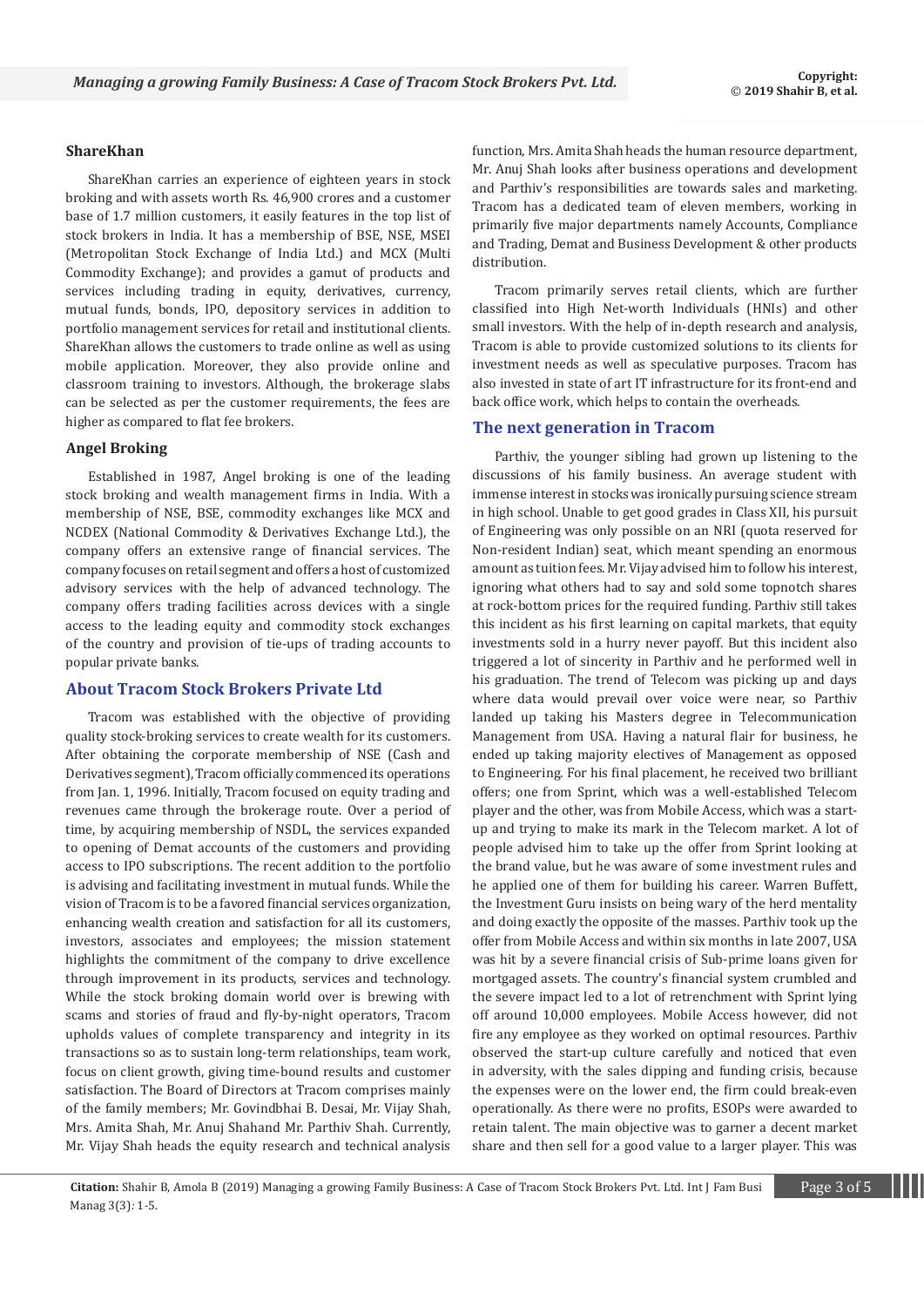a typical story of start-ups everywhere. Working in a start-up gave the much needed exposure to all functions of a business and for an aspiring entrepreneur like Parthiv, it was a great source of value-addition. Parthiv had also realized the importance of networking early on. Inspite of being a radio-frequency engineer, he used to attend quarterly meetings of the company, so as to know the general market trend and company's vision. Being the gregarious type, he interacted with a lot of sales and marketing people and tried to gain knowledge on that front. Little did he know, about two years later he would be heading the Sales and Marketing team of Tracom. But the idea of sweating it out for one-self brought him back to India and his family business of stock broking. Stock broking was not an alien concept for Parthiv. Although he had no formal education on the investment side, during his engineering internship in Mumbai, he had stayed with his maternal grandfather, whose current portfolio was worth Rs. 100 crores. Parthiv while helping his grandfather arrange all the annual reports had got enticed by the front cover and had started reading and absorbing information manifested in the Director's report, management reports, etc. The annual reports made him understand the management side of the business and he had developed his insights in investment having read around 200 odd annual reports. His love for stock markets and equity investments was evident when he invested his entire savings in US in equities, picking up the Fortune 50 companies. But the Sub-prime crisis hit the US markets, and his USD 20,000 portfolio was reduced to USD 8000 in a matter of few minutes. Depressed, he had questioned his father whether they were in the right business. His father, a man of worldly experience had told him to have a longish view. He had advised Parthiv not only to hold on, but to invest some more moneyat this bottom, to his portfolio, if he believed the companies to be fundamentally strong. With this advice put into practice, Parthiv ended up with two things; an 18% CAGR two years later, when he squared off his positions in the market and a keen interest in fundamental analysis.

Parthiv joined Tracom in November 2010 and started with the most basic tasks like writing cheques, meeting clients and depositing their cheques in bank and so on. He could feel that the office culture in India was quite different from the informal US culture which he had witnessed. The staff was small in number and the hierarchy was not very tall, and yet the power distance could be felt. Six months in business, Parthiv had lost all his excitement of joining his family business and his passion of equity investments. Investing your own wealth was one thing and managing other's wealth was another. The Indian economy was affected by the general recession spread worldwide and people were wary of investing in equities. Due to this reason, the existing broking revenues were waning and new customers were out of bounds. Moreover, the general perception in the market was that stock brokers were thieves and served only their purpose. Had Parthiv not been passionate about investment in stock markets, he would have left his business for good. But he decided to turn the tables. His first learning from marketing course in management was to "Know your Customer" and identify his needs. Parthiv started interacting with the existing customers encouraging them to share their feedback about the strengths and weaknesses of their relationship with Tracom. At the same time, he did a random market survey on investors who were not his clients, to find out what they valued. This and other inputs helped him in doing a competitor analysis as well. Next, he knew that the internal stakeholders were as important as the external ones. So, in order to reduce the power distance and satisfy the people who were closest to his clients, he started establishing rapport with his internal staff. These exercises helped him bring about reforms in his business. Firstly, the notion that they were only stock brokers focused on equity trading had to be changed. He introduced service extensions like investments in fixed income securities and IPO subscriptions. Further, the mutual fund market was already climbing its way up in the list of investible instruments. Parthiv convinced his father that mutual fund was going to be the preferred investment avenue and although late, they should not miss the bandwagon. Moreover, mutual funds would serve as benchmark returns for measuring progress in pure equity investment returns. In hindsight, the mutual fund business has reaped positive cash-flows and it is estimated that by 2020, the revenues from mutual fund would surpass their core revenues of equity broking. The new products helped Tracom emerge as wealth managers and propelled their growth in the sector. Further, Parthiv noticed that technology was playing a very significant role in providing transactional data needed by their clients and Tracom still had a long way to go in this respect. So, as a first step they purchased software called M-Profit which gave real-time information about markets and client portfolios on the mobile phones. This software made uploading trading bills easier and at any point of time, the clients could view their portfolio, the gains or losses and other relevant details. This solicited a very positive feedback from the clients. Next, to give impetus to the business, Parthiv initiated recruitment for Business development profile. To attract the best talent, he realized that he would have to offer a salary which would be higher than that of some existing employees working with Tracom from the last ten years. His father advised him to be careful as this could create some issues on the work-front. So, Parthiv did what most family business owners hesitate to do. He called on the existing employees and asked them to work on business development side, which would fetch a higher salary but at the same time, the pay would be variable subject to achieving the targets. This candid offer led to a positive work environment and smooth sailing for the new business development officers as well as for the management. As a matter of fact, to boost professionalism, plans to induct two independent directors on the board were in process. This would make management meetings more formal and the existing family members functioning as directors would also get a fresh perspective. Moreover, as owners they did not have the opportunity to get honest feedback from the stakeholders. Bringing in independent directors would ensure a proper review and feedback mechanism.

**Citation:** Shahir B, Amola B (2019) Managing a growing Family Business: A Case of Tracom Stock Brokers Pvt. Ltd. Int J Fam Busi Page 4 of 5 Manag 3(3)*:* 1*-*5.